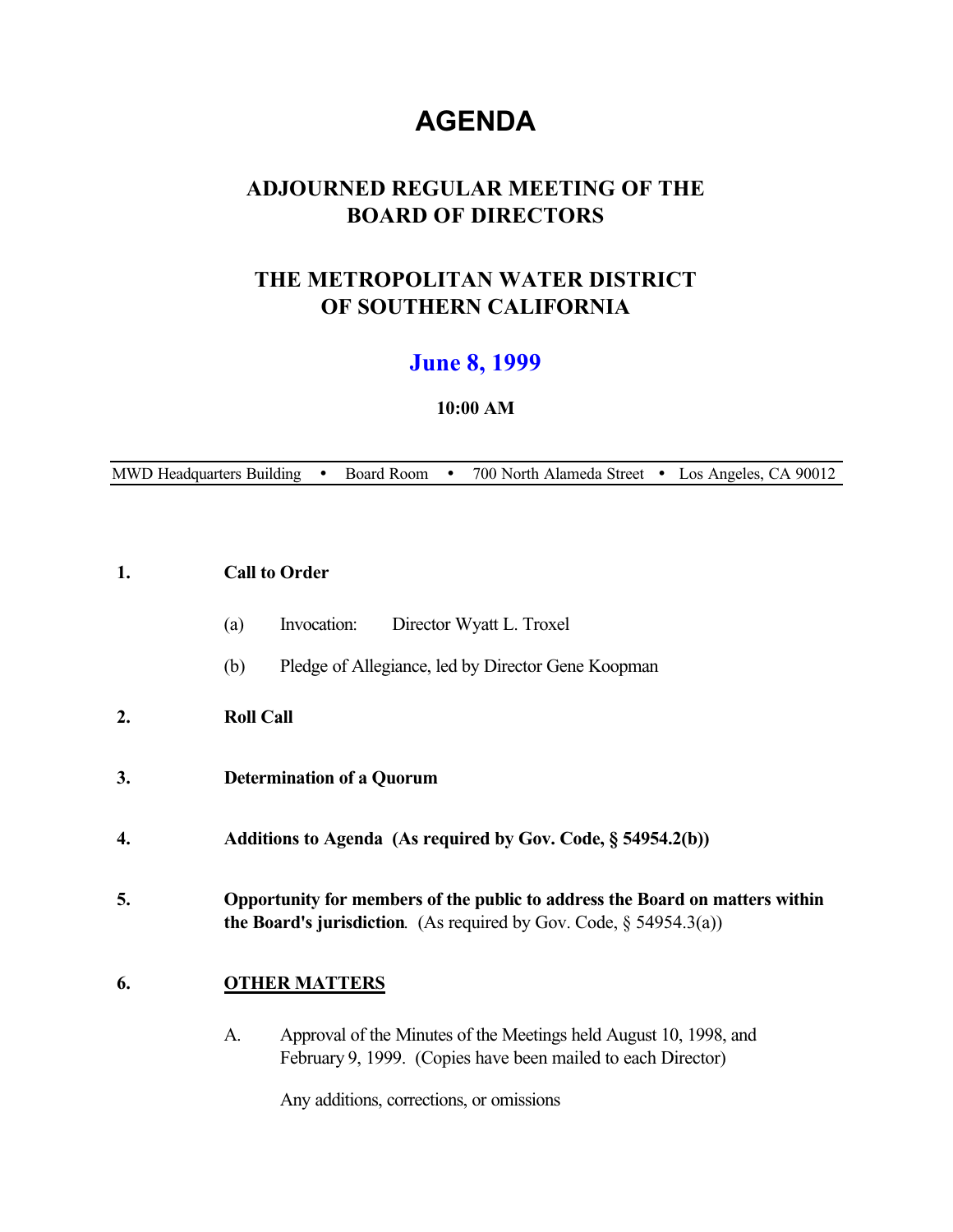- B. Induction of new Director(s)
	- (a) Receive credentials
	- (b) Report on credentials by General Counsel
	- (c) File credentials
	- (d) Administer Oath of Office
	- (e) File Oath
- C. Presentation of Commendatory Resolution to former Director William T. O'Neil
- D. Committee appointments. (Exec.)
- E. Authorize preparation of Commendatory Resolution for former Director Chester Gilbert. (Exec.)
- F. Adopt Resolution in support of James H. Blake for ACWA President. (Exec.)
- G. Chairman's Monthly Activity Report
- H. Report on the Strategic Plan
- I. Report on Colorado River matters, including negotiations to develop a California plan for river operations, settlement of the San Luis Rey water rights dispute and Salton Sea issues. (Exec., WP&R) **[Conference with Real Property Negotiators; Agency Negotiator: Paul Cunningham; Negotiating Parties: United States Department of the Interior, State of California, State of Nevada, State of Arizona, Palo Verde Irrigation District, Imperial Irrigation District, Coachella Valley Water District, Los Angeles Department of Water and Power, San Diego County Water Authority, Colorado River Indian Tribes Coalition, San Luis Rey Settlement Parties; Property: Water Rights, Colorado River Allocations; Under Negotiation: Price and Terms; to be heard in closed session pursuant to Gov. Code § 54956.8]**
- J. General Manager's oral summary of District activities for the month of May
- K. General Counsel's oral summary of Legal Department activities for the month of May

# **7. ORAL REPORTS OF STANDING COMMITTEES**

- 7-1Executive Committee (Phillip J. Pace, Chairman)
- 7-2 Budget and Finance (Larry J. Kosmont, Interim Chairman)
- 7-3 Engineering and Operations (William G. Luddy, Chairman)
- 7-4 Legal and Claims (Langdon W. Owen, Chairman)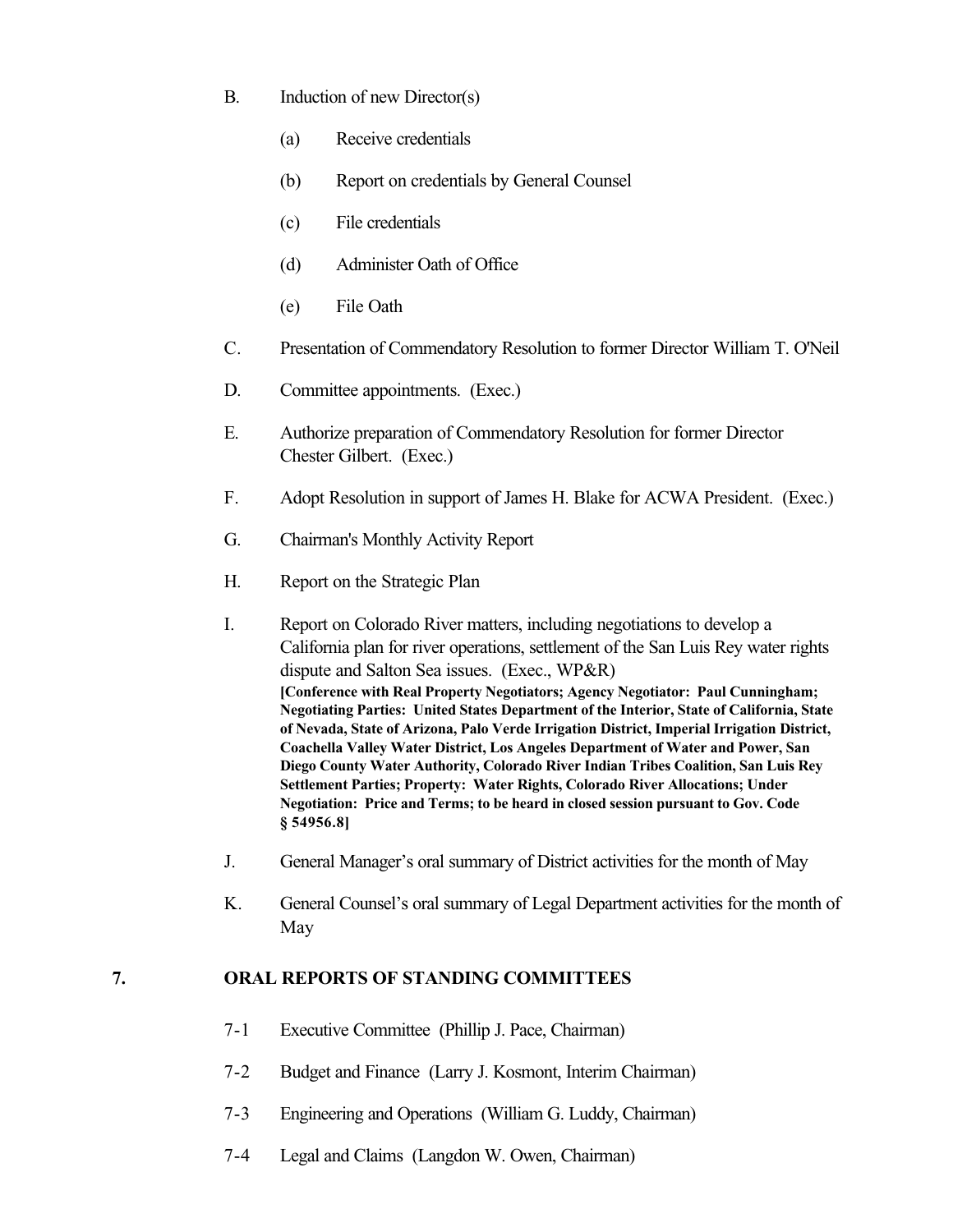- 7-5 Communications and Legislation (Jerry A. King, Chairman)
- 7-6 Water Planning and Resources (Bill D. Wright, Vice Chairman)

#### **8. CONSENT CALENDAR ITEMS (Action)**

8-1 Appropriate \$1,950,000 for design and construction for Standpipe Strengthening Project. (Appn. 15342) (E&O)

#### **Recommendation:**

**To perform design and construction activities to strengthen 19 standpipes on Metropolitan's distribution system, it is recommended that the Board:**

- **1. Determine that the project qualifies for Categorical Exemption under the California Environmental Quality Act;**
- **2. Appropriate \$1,950,000 of budgeted funds to finance all associated costs; and**
- **3. Authorize the General Manager to have all work performed, except for contracts of \$250,000 or more.**
- 8-2 Approve agreement with Riverside County for acceptance of relocated East Newport Road (Domenigoni Parkway); and authorize entering into a contract not to exceed \$400,000 for construction of curbs and related drainage facilities on Domenigoni Parkway. (Exec.)

#### **Recommendation:**

**It is recommended that the Board:**

- **1. Authorize the General Manager to execute a supplemental agreement between The Metropolitan Water District of Southern California (Metropolitan) and Riverside County relating to completion of the improvements to relocated East Newport Road (Domenigoni Parkway) and acceptance of Domenigoni Parkway as a public road by the County; and,**
- **2. Authorize the General Manager to enter into a construction contract not to exceed \$400,000 for construction of curbs and related drainage facilities on Domenigoni Parkway.**
- 8-3 Approve (1) Annual Statement of Investment Policy; and (2) the annual delegation of authority to the Treasurer to make investments. (B&F)

#### **Recommendation:**

**It is recommended that your Board approve Metropolitan's Statement of Investment Policy dated June 8, 1999 (Attachment A), and approve**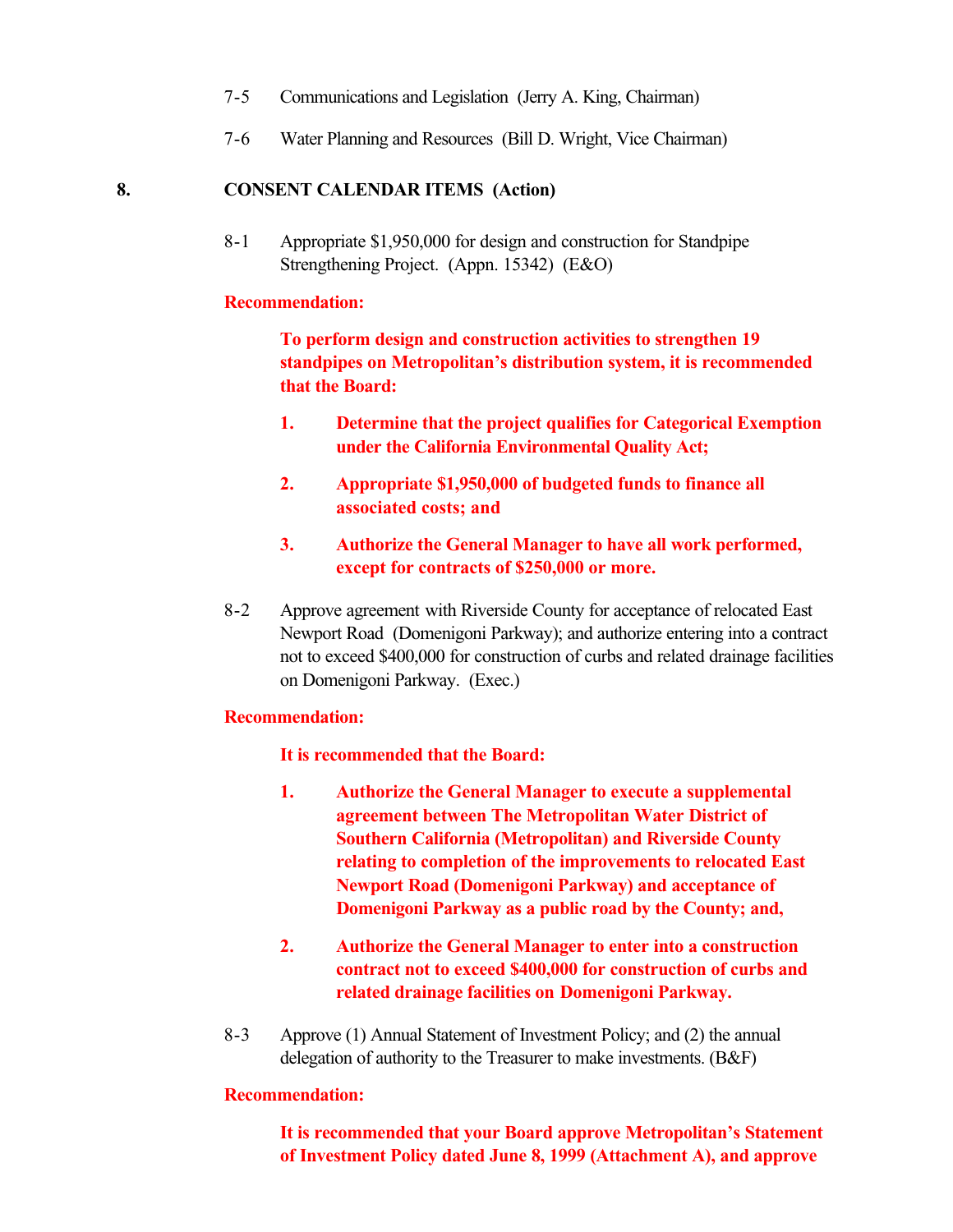# **the annual delegation of authority to the Treasurer to make investments on behalf of Metropolitan.**

8-4 Informally approve Annexation No. 58 concurrently to Metropolitan and Calleguas Municipal Water District; and adopt Resolution of Intent to impose standby charges. (B&F)

#### **Recommendation:**

#### **It is recommended that the Board:**

- **1. Give informal approval as defined in Administrative Code 3100(b) for the concurrent annexation of Annexation No. 58 to Calleguas Municipal Water District (Calleguas) and The Metropolitan Water District of Southern California (Metropolitan); conditioned upon an annexation charge paid in full of approximately \$167,511.70, if completed by December 31, 1999, or at the then current annexation charge rate, if completed after December 31, 1999, subject to such terms and conditions as may be fixed by the Board in granting formal consent to such annexation when a request therefore has been received;**
- **2. Approve the plans for Implementing Water Use Efficiency Guidelines for this proposed annexation attached hereto as Exhibit A; and**
- **3. Approve the resolution of intention to impose standby charges at the rate of \$9.58 per acre or per parcel of less than one acre within the proposed annexation, substantially in the form of Exhibit B to this letter.**
- 8-5 Informally approve Fortieth Fringe Area Annexation concurrently to Metropolitan and Western MWD of Riverside County; and adopt Resolution of Intent to impose standby charges. (B&F)

#### **Recommendation:**

# **It is recommend that the Board:**

**1. Give informal approval as defined in Administrative Code 3100(b) for the Fortieth Fringe Annexation concurrently to The Metropolitan Water District of Southern California (Metropolitan) and Western Municipal Water District of Riverside County (Western); conditioned upon a cash payment to Metropolitan of the annexation charge of approximately \$163,426.40, if completed by December 31, 1999, or at the then current annexation charge rate if completed after December 31, 1999, subject to such terms and conditions as may be fixed by the Board in granting formal consent to such annexation when a request therefore has been received;**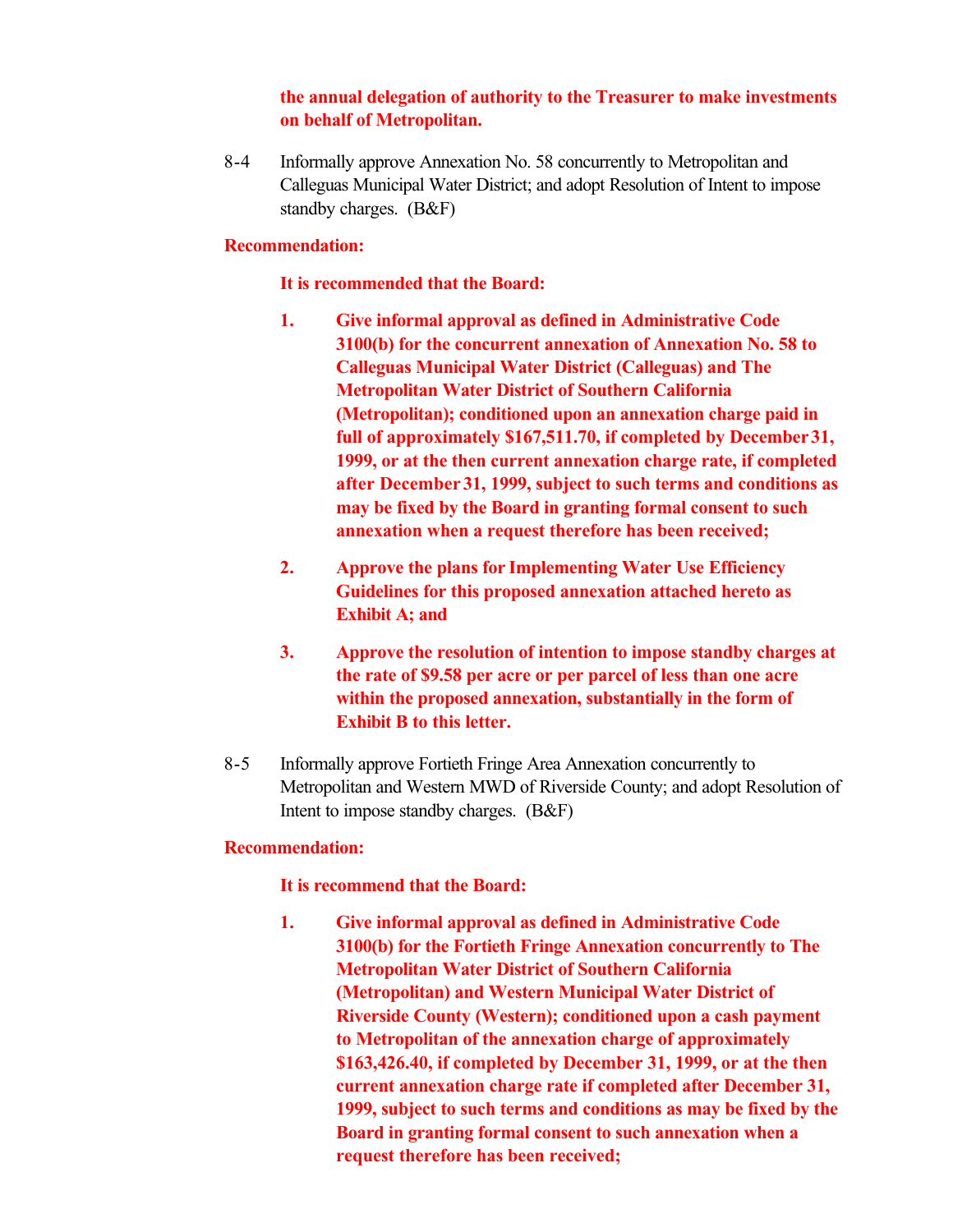- **2. Approve the plans for Implementing Water Use Efficiency Guidelines (Plan) for this proposed annexation attached as Exhibit A; and**
- **3. Approve the form of resolution of intention to impose water standby charges at the rate of \$9.23 per acre or per parcel of less than one acre within the proposed annexation, substantially in the form of Exhibit B to this letter.**
- 8-6 Adopt (1) Resolution for consent to the concurrent annexation of Thirty-Eighth Fringe Area Annexation to Metropolitan and Western MWD of Riverside County; and (2) Resolution of Intent to impose standby charges. (B&F)

# **Recommendation:**

# **It is recommended that the Board:**

- **1. Certify that it has reviewed and considered the information contained in the Notice of Exemption attached as Exhibit A prior to reaching a decision in the project;**
- **2. Adopt resolution granting Western Municipal Water District of Riverside County's (Western) request for consent to the annexation of Thirty-Eighth Fringe Area concurrently to The Metropolitan Water District of Southern California (Metropolitan) and Western by establishing Metropolitan's terms and conditions for the annexation, in the form of Exhibit B to this letter; and**
- **3. Adopt resolution to impose standby charges at a rate of \$9.23 per acre or per parcel of less than one acre within the proposed annexation, in the form of Exhibit C to this letter.**
- 8-7 Authorize supplemental payment of up to \$5,000 to ACWA for activities related to the Pacific Gas & Electric hydroelectric asset divestiture. (Exec.)

# **Recommendation:**

**It is recommended that the Board authorize payment to the Association of California Water Agencies for supplemental assessments of up to \$5,000 total for activities related to the Pacific Gas and Electric hydroelectric facility divestiture.**

8-8 Approve renewal of internal audit support services contract with KPMG, LLP, not to exceed \$200,000, for fiscal year 1999-2000. (Exec., Audit)

# **Recommendation:**

**It is recommended that the Auditor be granted authority to renew the existing contract with the accounting firm of KPMG, LLP, to provide**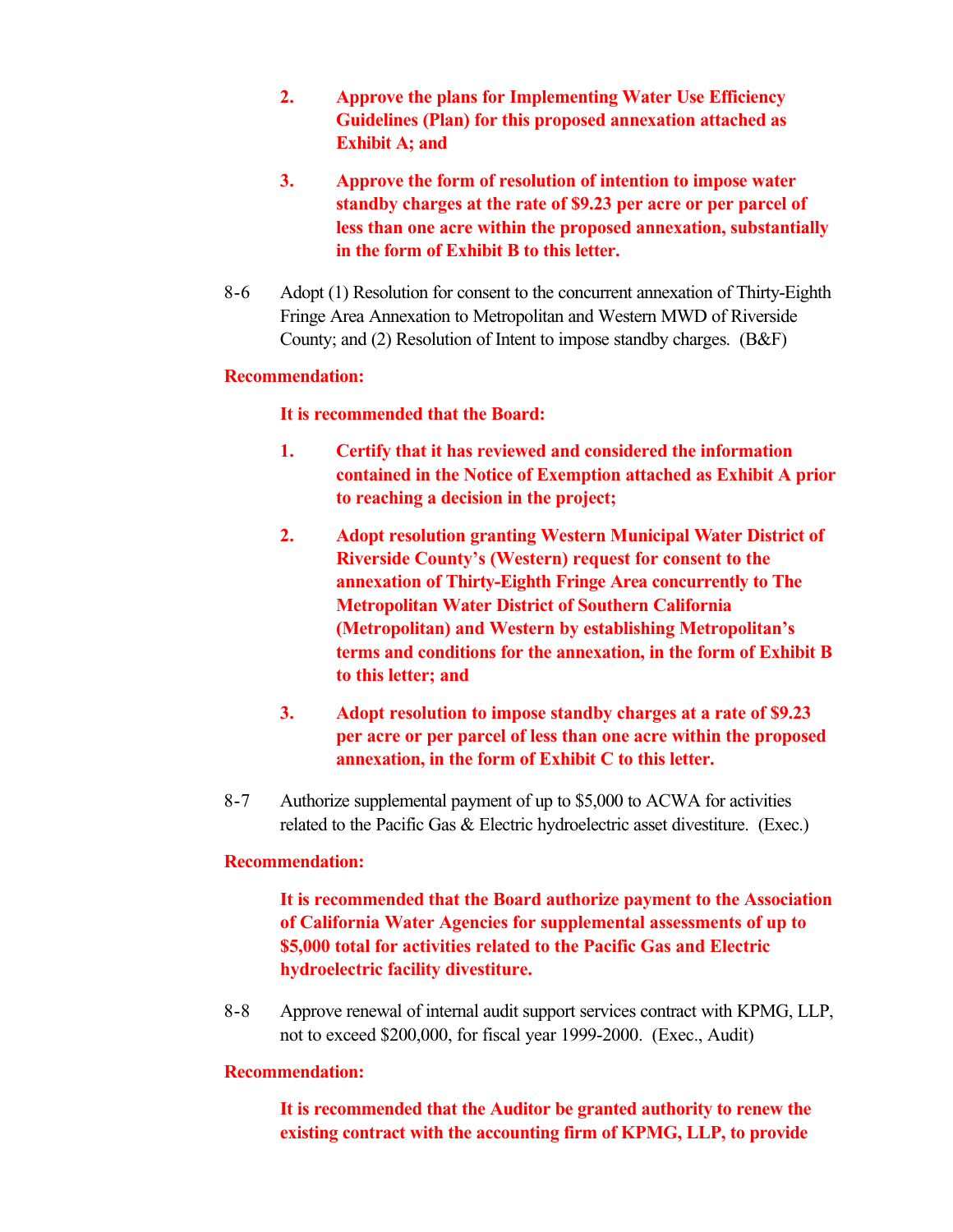**various internal audit support services during fiscal 1999-2000 in an amount not to exceed \$200,000.**

8-9 Authorize amendment of agreement with Vargas Lopez and Company to increase the maximum fee limit of \$341,000 by up to \$38,500 for additional services. (Exec., Audit)

#### **Recommendation:**

**It is recommended that authority be granted to amend the Board's existing contract with the accounting firm of Vargas, Lopez and Company, LLP, to increase the maximum fee limit of \$341,000 by up to \$38,500 for additional services.**

8-10 Approve technical and editorial changes to new procedures pertaining to Board and Committees' Structure and Administrative Code clean-up items. (Exec.)

#### **Recommendation:**

**It is recommended that the technical and editorial changes to the Administrative Code sections describing the new procedures pertaining to the board and committee structure, and the Administrative Code clean-up items, set forth in Attachment A be approved.**

8-11 Express support for AB 1521 (Machado) regarding Delta flood control, levee maintenance, and recreational programs. (C&L)

#### **Recommendation:**

**It is recommended that the Board take a position of support for AB 1521.**

#### **(END OF CONSENT CALENDAR)**

# **9. OTHER BOARD ITEMS (Action)**

- 9-1 Approve 1999-2000 Annual Budget. (B&F) **[To be mailed separately]**
- 9-2 Approve use of water rate stabilization funds. (B&F)

#### **Recommendation:**

**It is recommended that the Board of Directors approve the use of up to \$80 million to cover expenditures for Fiscal Year 1998-99 from the Water Rate Stabilization Fund (WRSF).**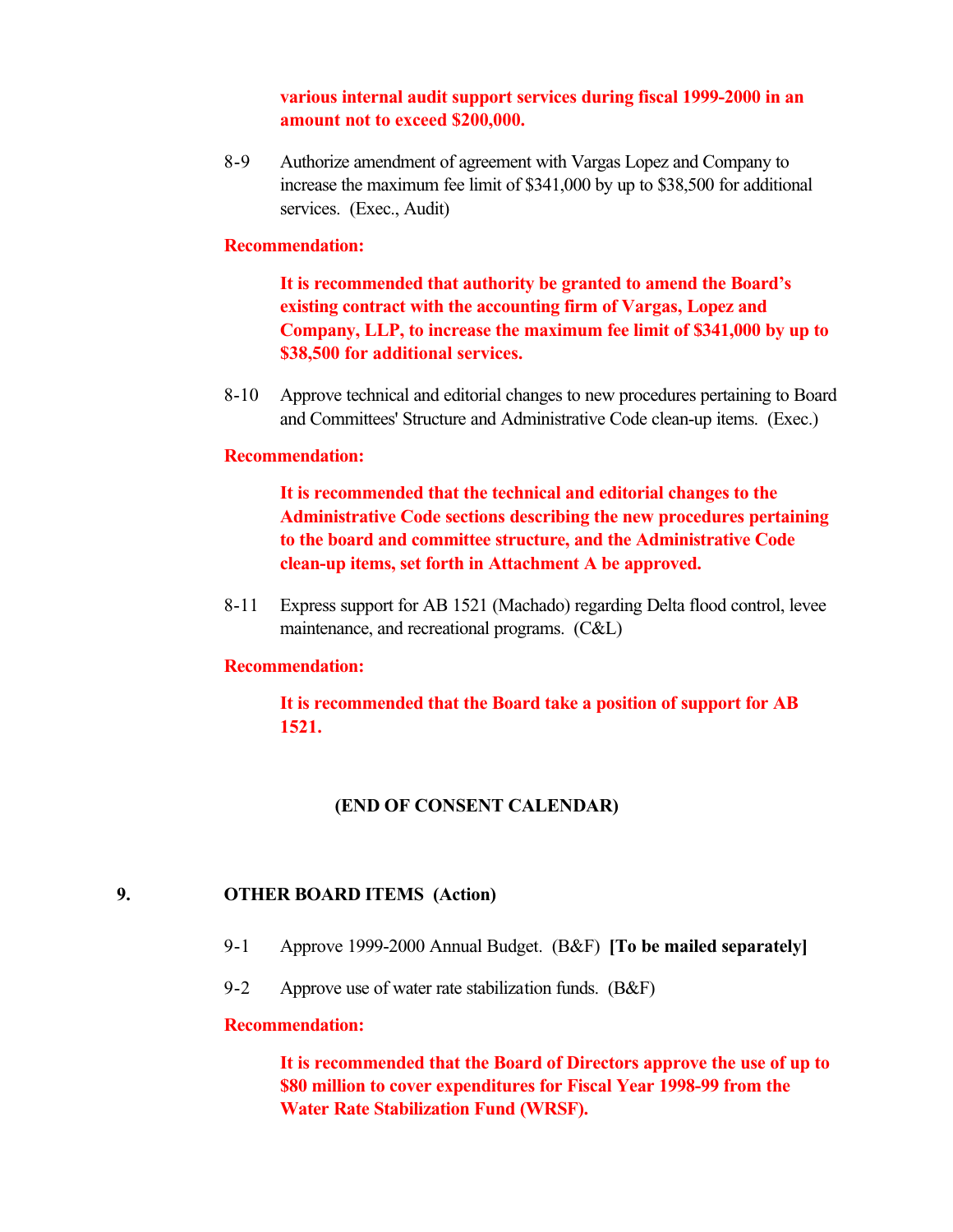9-3 Reauthorize the purchase of up to \$75 million of Metropolitan bonds in the secondary market. (B&F)

#### **Recommendation:**

**It is recommended that the Board of Directors re-authorize the General Manager to purchase up to \$75 million of Metropolitan bonds in the secondary market subject to the conditions described in the Detailed Report section of this letter. This re-authorization will be effective July 1, 1999, and will expire on June 30, 2000. It is also recommended that if bonds are purchased the Pay-As-You-Go Fund (PAYG) would be used as the funding source.**

- 9-4 Authorize amendment of agreement with Parsons Constructors, Inc., an increase of \$250,000 for a total amount of \$1,030,000, to perform administrative services for the Project Labor Agreement for the Inland Feeder Project. (E&O) **[To be mailed separately]**
- 9-5 Appropriate \$2,860,000 and award a contract to Mitchell Pacific Constructors, Inc., in the amount of \$2,216,764, for the North Slope Remediation for Settling Basin No. 8 at the Robert B. Diemer Filtration Plant. (Appn. 15220, No. 2) (E&O)

#### **Recommendation:**

**To construct North Slope Remediation for Settling Basin No. 8 (Basin 8) at the Robert B. Diemer Filtration Plant (Diemer plant), it is recommended that the Board:**

- **1. Appropriate \$2,860,000 to finance all budgeted costs; and**
- **2. Award a lump-sum construction contract, in form approved by the General Counsel, to Mitchell Pacific Constructors, Inc., in the amount of \$2,216,764.**
- 9-6 Adopt policy statement regarding implementation of CALFED's preferred alternative. (WP&R)

#### **Recommendation:**

**It is recommended that the Board review and consider adoption of the proposed policy statement related to implementation of CALFED's Preferred Alternative for the Bay/Delta; and direct staff to work with other urban water agencies, regulatory agencies, and other water quality interests to pursue the merits of developing a water quality index as a communication strategy to promote greater public understanding of water quality issues and costs associated with the Bay/Delta.**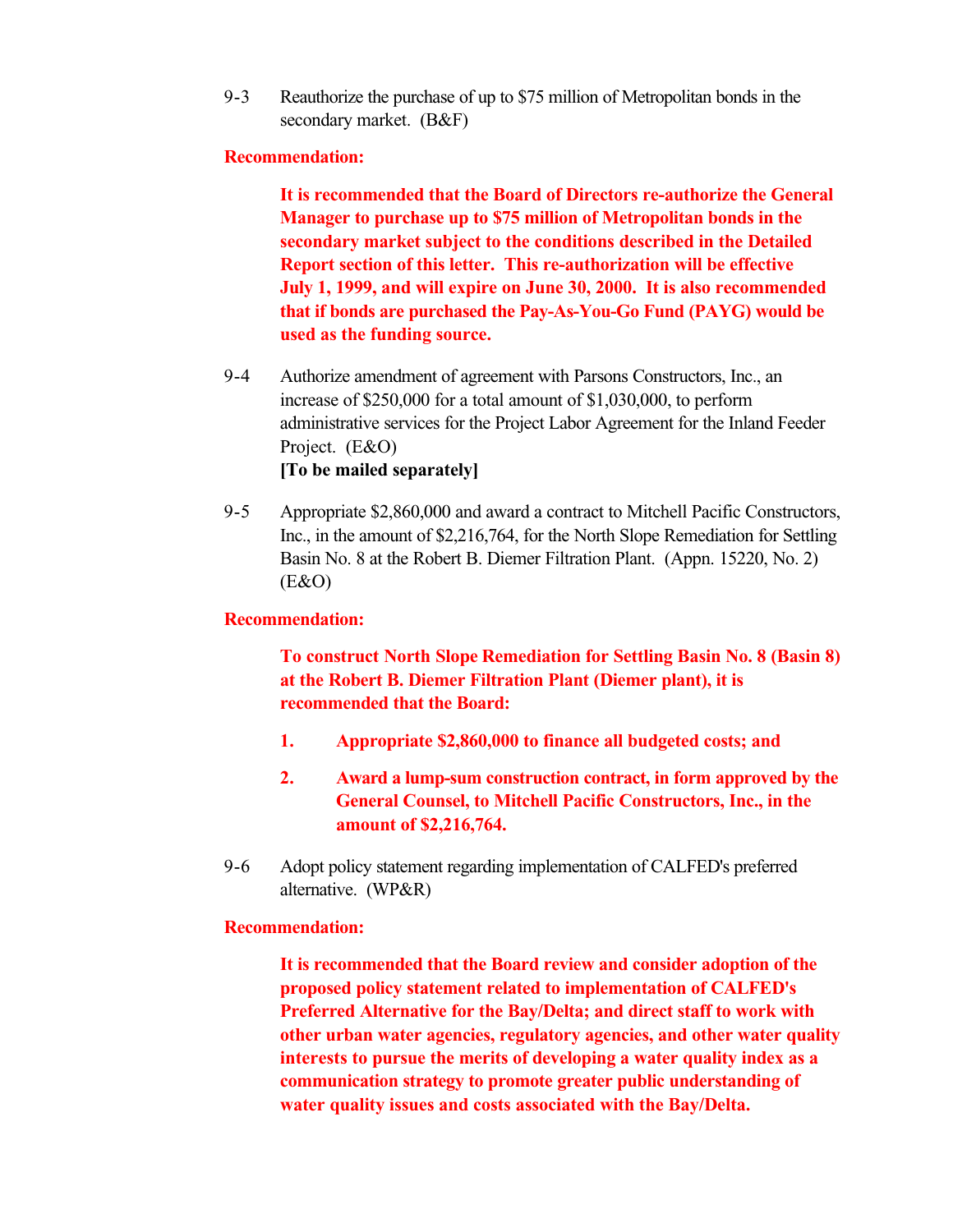9-8 Adopt Resolution of Necessity directing the General Counsel to condemn property required for the Inland Feeder Project in San Bernardino County, identified by Assessor's Parcel Nos., MWD's Right-of-Way Parcel Nos., and Owners' Names attached hereto. (Cheeley, Miller, et al., and Kreutzer).  $(L&C)$ 

# **Recommendation:**

**It is recommended that the Board of Directors adopt, by a two-thirds vote, the resolution of necessity to condemn the properties described in Exhibits A and B, attached hereto, in accordance with the eminent domain law, and directing the General Counsel to commence condemnation proceedings to acquire the properties.**

9-9 Adopt Resolution of Necessity directing the General Counsel to condemn property required for the Inland Feeder Project in San Bernardino County, identified by Assessor's Parcel Nos., MWD's Right-of-Way Parcel Nos., and Owners' Names attached hereto. (Delameter, Gomez, et al.) (L&C)

# **Recommendation:**

**It is recommended that the Board of Directors adopt, by a two-thirds vote, the resolution of necessity to condemn the properties described in Exhibits A and B, attached hereto, in accordance with the eminent domain law, and directing the General Counsel to commence condemnation proceedings to acquire the properties.**

9-10 Adopt Resolution of Necessity directing the General Counsel to condemn property required for the Inland Feeder Project in San Bernardino County, identified by Assessor's Parcel Nos., MWD's Right-of-Way Parcel Nos., and Owners' Names attached hereto. (McPeters, Persian International). (L&C)

# **Recommendation:**

**It is recommended that the Board of Directors adopt, by a two-thirds vote, the resolution of necessity to condemn the properties described in Exhibits A and B, attached hereto, in accordance with the eminent domain law, and directing the General Counsel to commence condemnation proceedings to acquire the properties.**

9-11 Authorize settlement in Metropolitan v. San Bernardino Valley Water Conservation District, Robertson's Ready Mix, Inc., et al., Santa Barbara County Superior Court Case No. 225737, with Robertson's Ready Mix, Inc.  $(L&C)$ 

**[Conference with Legal Counsel Existing Litigation; to be heard in closed session pursuant to Gov. Code § 54956.9(a)]**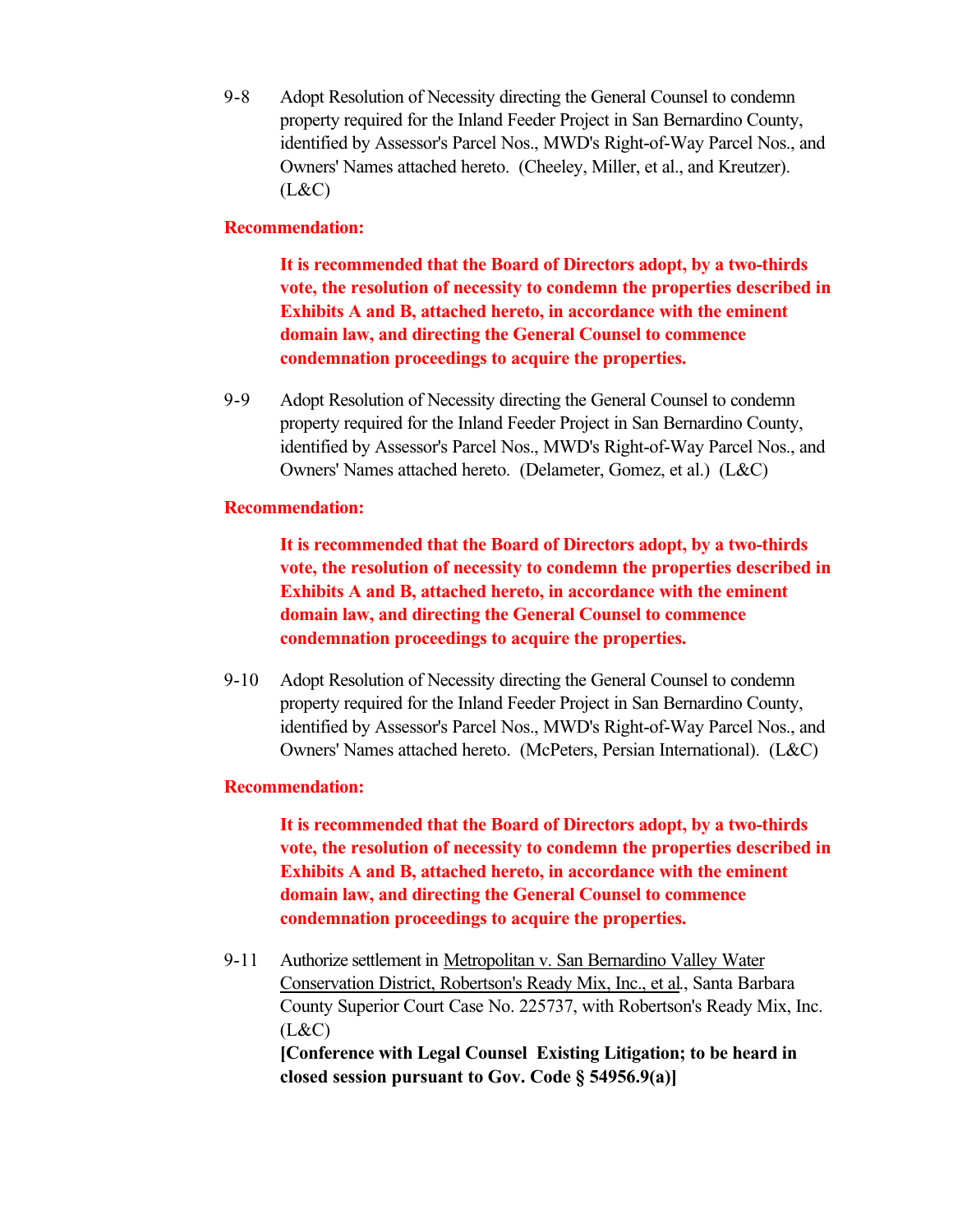- 9-12 Authorize settlement of eminent domain action entitled The Metropolitan Water District of Southern California v. Craig S. Banta, et al., San Bernardino County Superior Court Case No. SCV 42671, for the Inland Feeder Project. (L&C) **[Conference with Legal Counsel--Existing Litigation; to be heard in closed session pursuant to Gov. Code § 54956.9(a)]**
- 9-13 Authorize settlement of eminent domain action entitled The Metropolitan Water District of Southern California v. James Reineman, et al., San Bernardino County Superior Court Case No. SCV 42065, for the Inland Feeder Project.  $(L&C)$ **[Conference with Legal Counsel--Existing Litigation; to be heard in closed session pursuant to Gov. Code § 54956.9(a)]**
- 9-14 Discussion of potential legal strategies for Phase 8 (Allocation of Bay-Delta Flow Obligations) of State Water Resources Control Board Hearings. (L&C, WP&R) **[Conference with Legal Counsel--Existing Litigation; Parties: Water Right Holders in Bay-Delta Watershed; to be heard in closed session pursuant to Gov. Code § 54956.9(a); SWRCB Consideration of Alternatives to Implement Water Quality Objectives for the Bay-Delta Estuary and Related Matters]**
- 9-15 Report on the Eastside Reservoir Project. (E&O) **[To be mailed separately]**

# **10. BOARD INFORMATION ITEMS**

- 10-1 Operating data for the month of April.
- 10-2 Activity report of the Legal Department for the month of May.
- 10-3 Activity report of the Audit Department for the month of May.
- 10-4 Executive Financial Summary for the month of April. (B&F)
- 10-5 Operating equipment capitalization. (B&F, Audit)
- 10-7 Status report for the Eastside Reservoir Project for the month ending April 1999. (E&O, B&F) **[Any discussion of claims will be heard in closed session. Conference with Legal Counsel--Significant Exposure to Litigation (two matters); to be heard in closed session pursuant to Gov. Code § 54956.9(b)] [To be mailed separately]**
- 10-8 Status report for the Inland Feeder Project for the month ending April 1999. (E&O, B&F) **[Any discussion of claims will be heard in closed session. Conference with Legal Counsel--Significant Exposure to Litigation (two matters); to be heard in closed session pursuant to Gov. Code § 54956.9(b)]**